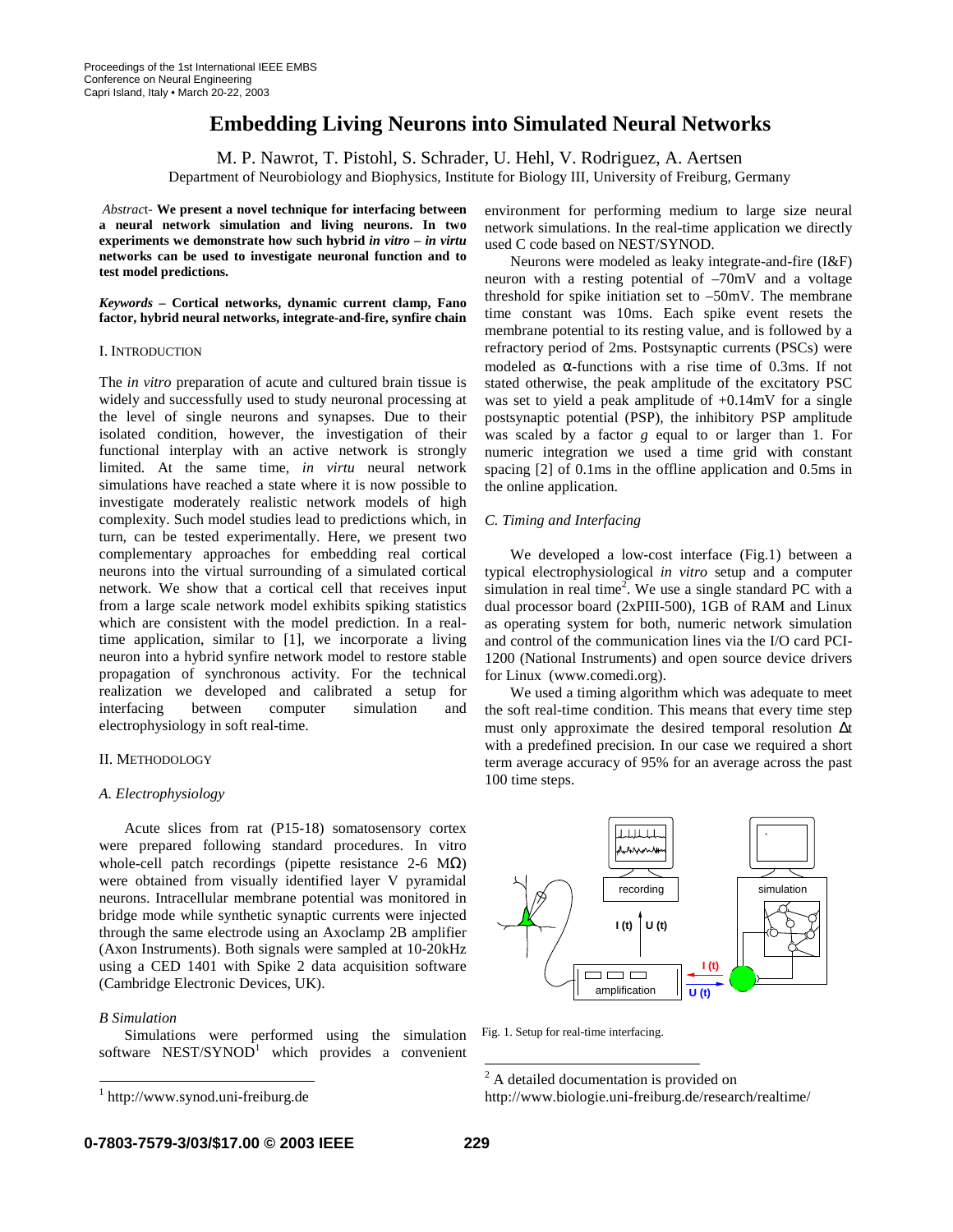Within each experimental time step, the timing algorithm reads the system clock twice, before and after the current simulation step, and waits until the time interval ∆t is completed before initializing the next step. If the actual time interval between two read outs is larger than the desired interval, the timing process compensates with less waiting time during the following steps.

Each experimental step involves the read out of the current value for the membrane voltage of the real neuron, followed by a threshold spike detection. The momentary current value to be injected into the neuron is translated into a current command voltage for the Axoclamp amplifier which reliably controls the current drive. Both analogue signals are low-pass filtered at 2-5kHz, depending on the temporal resolution ∆t. This setup may readily be used for dynamic current clamp since the actual membrane voltage is acquired in each single time step.

#### *D. Experimental Application*

We designed two different experiments that combined a computer simulation of a cortical network model with a living neuron in the cortical slice preparation.

1) Our first example comprised the simulation of a largescale cortical network of about 100,000 model neurons adopting the architecture of a locally connected random network (LCRN) as described in [3]. In contrast to sparsely connected random networks [4,5], and based on statistical neuroanatomy, this 2-dimensional network topology incorporates a statistical rule for local connectivity [6] with a connectivity space constant of 0.3mm. The total network size matches a monolayer of about 2 x 2mm rat neocortex with a ratio of one inhibitory neuron per four excitatory neurons. All neurons received additional Poisson input, the rate of which serves as a control parameter for the inherent dynamics of the network, the second parameter being the inhibition weight *g* [3].

In a first step, we simulated several minutes of activity and recorded membrane voltage and somatic current from a sample of nine model neurons positioned on a regularly spaced grid within the network. Subsequent to the simulation and after appropriate scaling we injected the currents recorded from the single model cells into the soma of a pyramidal cell in vitro.

2) For a demonstration of the real-time capabilities of our setup in a true hybrid network we chose to integrate a living cell into a synfire chain model [7,8]. As illustrated in Fig. 2, the chain consisted of 5 groups, each with a group width of 10 neurons. The excitatory feedforward projection from each group to the next was divergent-convergent and complete; the fifth group projected back onto the first group, thereby creating a cyclic chain. Each neuron independently received additional Poissonian input from 10,000 neurons, of which 88% were excitatory, firing at a rate of 1Hz, and 12% inhibitory at 12.5Hz.



Fig. 2. Synfire chain model. The single gray neuron in the left group is replaced by a pyramidal neuron in vitro.

The number of neurons per synfire group was chosen to be rather small compared to the typical group width of about 70-100 which ensured stable propagation in earlier simulation studies [8]. We compensated for this size reduction by a tenfold increase in synaptic efficacy for all inter-group projections, resulting in a tenfold PSP amplitude of 1.4mV per single PSC in comparison to 0.14mV for the Poissonian background input. This is equivalent to assuming a learned synfire chain with strongly potentiated synapses.

The ring design of our chain allowed us to keep the number of groups small enough to ensure a satisfactory temporal resolution of 0.5ms in real-time. Random numbers for the Poissonian background had been gained and stored in working memory before the start of the experiment. For typical synaptic delays of approximately 2-3ms, a pulse packet [8,9], i.e. the synchronous volley of in our case up to ten spike events per neuron group, could travel the loop within less than 20ms. We therefore artificially increased each single synaptic delay to 20ms to allow the real neuron to reach a state more close to the resting condition before it again participated in the transmission of the travelling pulse packet.

#### III. RESULTS

## *A. Calibration of the Soft Real-Time System*

With the simulation of sparsly connected random networks we calibrated our soft real-time system for two parameters that were varied independently: the network size, i.e. the number of simulated neurons, and the temporal resolution ∆t of the experiment. The light gray patch in the calibration plot of Fig. 3 signifies the region for which the error in short term average temporal precision was below 5%. This allows for a rough estimate of the maximum network size for a required time resolution, and vice-versa, based on our hardware configuration. Generally, the limiting parameters proved to be the number of explicitly simulated elements (e.g. neurons or synapses) and the degree of connectivity rather than, for instance, the number of communication lines for interfacing with the *in vitro* experiment.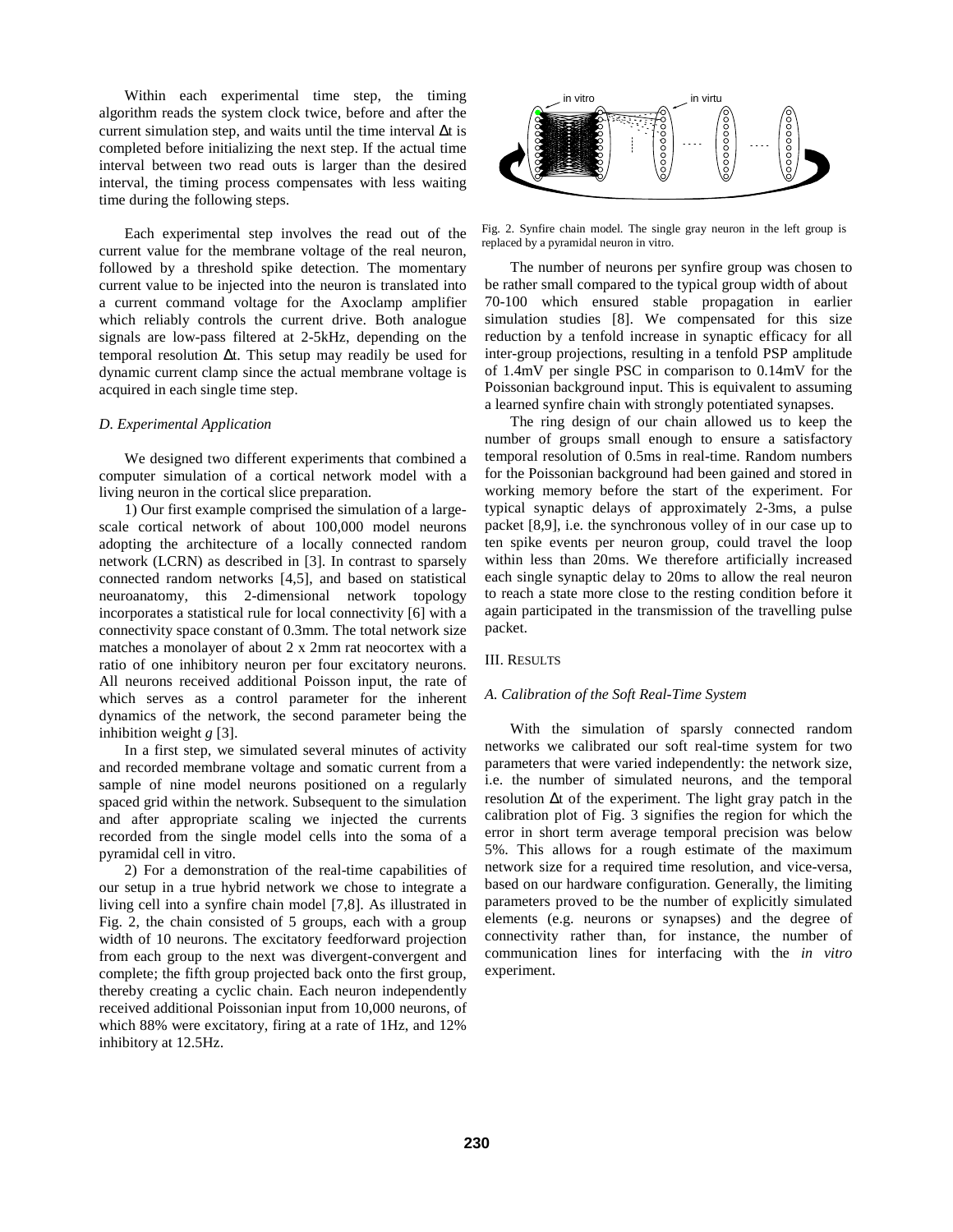

Fig. 3. Calibration of the soft real-time system. For the parameter range indicated by the light gray region a soft real-time accuracy of 95% is achieved. Black line: linear fit to the boundary values.

## *B. Consistent Output Statistics in Model and Real Neuron*

Similarly to sparsely connected random networks [10], and depending on the inhibition weight *g* and the strength of the external input, the LCRN exhibited four dynamical network states, which are discerned by either global asynchrony or synchrony of the network activity and by the degree of firing irregularity [3].

Here, we were particularly interested in the regime where the neurons in the network exhibited irregular firing patterns with a high coefficient of variation (CV) of the inter-spike interval in the range of 0.5-1, similar to what has been observed in *in vivo* spike-train recordings from awake animals (e.g. [11]).

Our question was whether the spiking statistics of real cortical neurons were consistent to those of their simulated counterparts. We therefore simulated the asynchronous irregular and the synchronous irregular states, and recorded the membrane potentials and somatic currents from a sample of 9 neurons in each state. Since we used current-based model neurons in our simulations, somatic currents for synchronized inputs could easily become very large. In particular, we observed unphysiologically strong inhibitory events leading to current amplitudes of up to –15nA, which only marginally. influenced the model neurons, but may destroy a living cell. We therefore applied a linear downscaling by a factor of 10 prior to the injection. The temporal statistics and dynamics of the input, however, were preserved.

As shown in Figs. 4b and 4c for two neurons recorded in either condition, the values of CV around unity agreed well for model and real neurons. This means that the output of a cortical pyramidal cell *in vitro* driven with a realistic stationary background input from a large cortical network is highly irregular. By contrast, for Poissonian input, i.e. for shot noise injection, the same cell type exhibited a more regular firing, as demonstrated in Fig. 4a.

In analogy to earlier studies [11] we also measured the Fano factor (FF), i.e. the ratio of count variance and mean count across consecutive intervals of equal length. The theory of renewal processes predicts that, on average, it should hold that  $FF=CV^2$ . As shown in Fig. 4, this is indeed the case for all three conditions, i.e. the cortical neuron´s spiking showed a good agreement with a renewal process at this level of second order statistics, independent of the values of either FF or CV.

## *C. Cortical Neuron Stabilizes Synfire Propagation*

The synfire experiment as explained in the method section was carried out in three different settings, each for a total duration of 5 minutes.

First, we repeatedly simulated the full chain with ten I&F neurons per group (Fig. 2), each time with a different initial condition for the Poissonian background. At the start of each experiment, all neurons in the first group simultaneously received a strong excitatory input to `ignite´ the synfire chain. In all of in total 500 repetitions we observed stable transmission of coincident spiking for the full duration of five minutes. Within this time, the pulse packet cycled about 3,000 times through the ring-chain.

If we, however, eliminated a single neuron from one group, indicated by the gray neuron in Fig. 2, we observed unstable propagation. In more than 90% of the total 500 runs, synchronous activity eventually died out before the end of the experiment (Fig. 5a). In 90 (18%) of these cases, the transmission failed to complete the first cycle. Thus, for a single missing I&F neuron, the propagation of synfire activity under these conditions was vulnerable and did not reach the attractor where propagation is stable [8].



Fig. 4. Spike count variability (FF) and spike-train irregularity (CV<sup>2</sup>) for (a) shotnoise injection in pyramidal neurons in vitro (N=19 cells), (b) network input as generated in the asynchronous irregular state and (c) in the synchronous irregular state. The open symbols in (b,c) indicate results from the *in vitro* injection in 2 different neurons. The filled symbols mark the results for the corresponding model cell. Black dots indicate different model neurons recorded simultaneously. Gray shadings indicate 95% and 99% confidence region for the equality of FF and  $CV^2$  obtained from gamma-simulations [11].